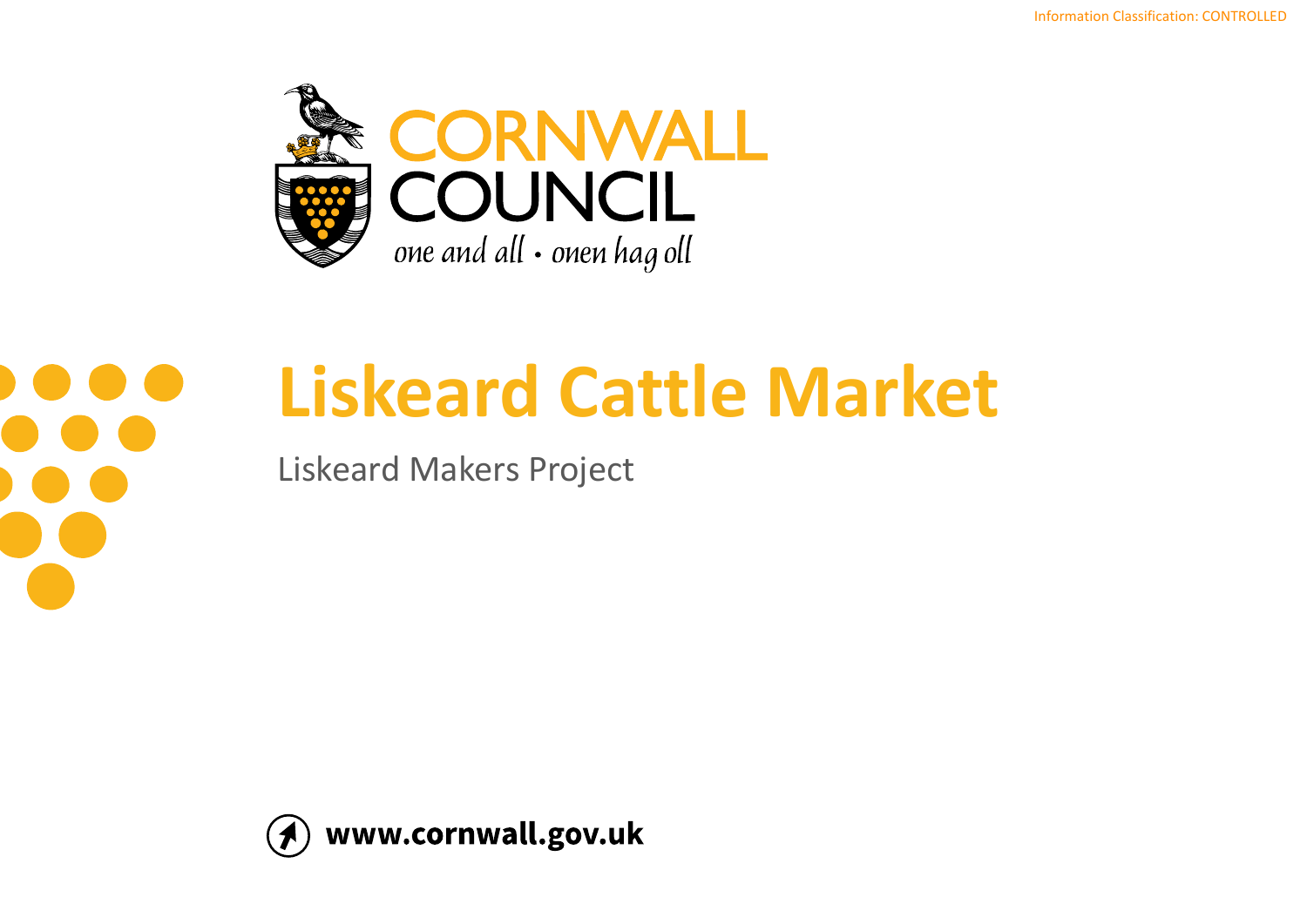## **Work to date**

- European Regional Development Fund funded Community Led Local Development Programme (CLLD) application submitted May 2020 and approved May 2021
- Cornwall Council Cabinet July 2020 approved an allocation of up to £326k from the Council's CLLD match fund, which was awarded in May 2020.
- Planning submitted 9 March 2021 and approved 28 June 2021
- Contractor procurement through Cornwall Council's Minor Works Construction Framework commenced July 2021 and concluded September 2021
- Collaboration Agreement drafted August 2021



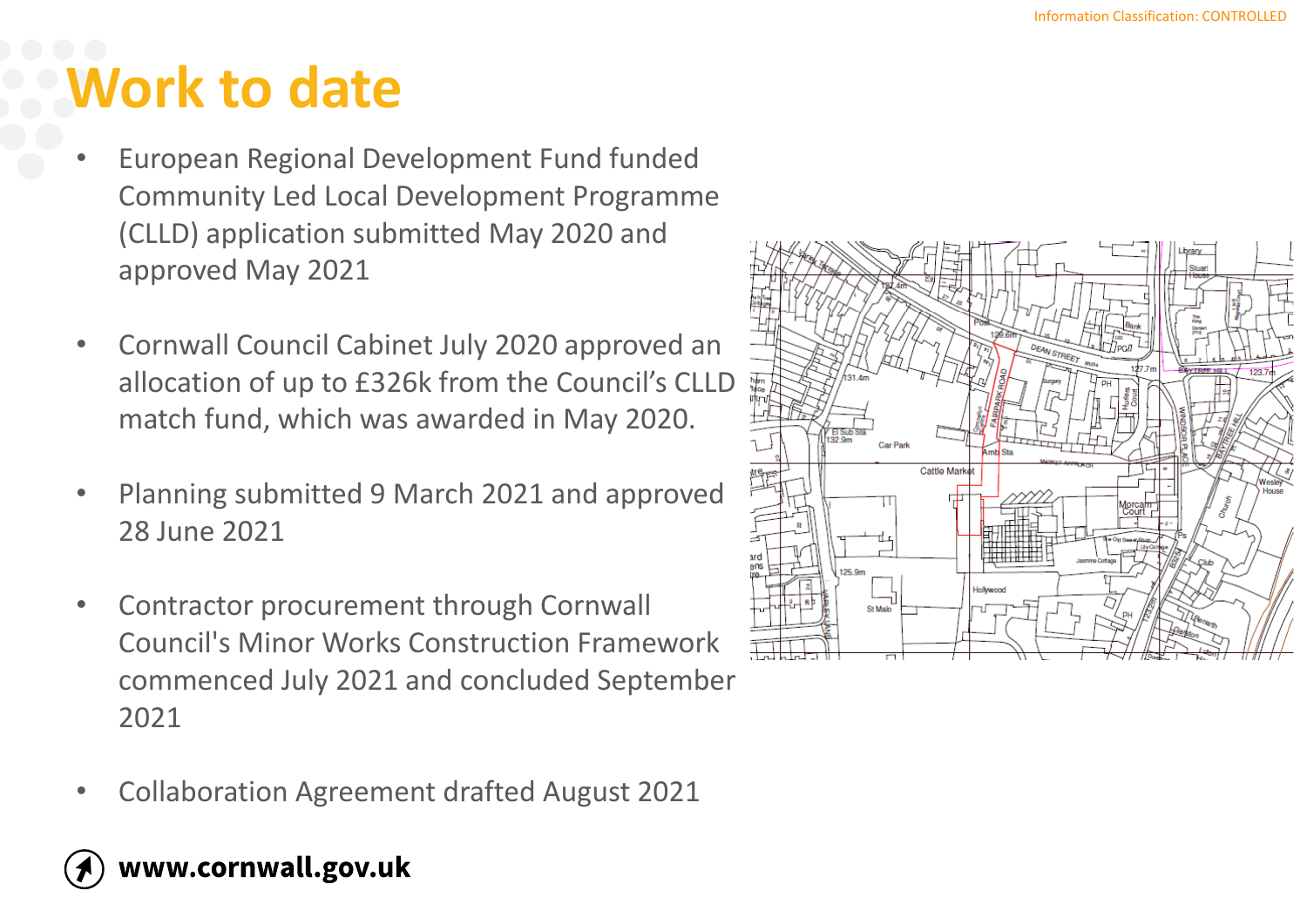## **Tender Process - Minor Works Construction Framework**

- Procurement through Minor Works Framework. The Framework included;
	- o Kier
	- o Midas
	- o South West Highways
	- o Ryearch
	- o Four Cornwall
	- o Classic Builders
- Tender closed 2 September 2021. One tender returned from Midas with a total cost of £1,148,601
- High-level review of the tender return from Midas it was apparent that costs are particularly high and it would not be possible for negotiation or value engineering to achieve within original budget (ref: 'Liskeard CLLD OCE rev 1B').

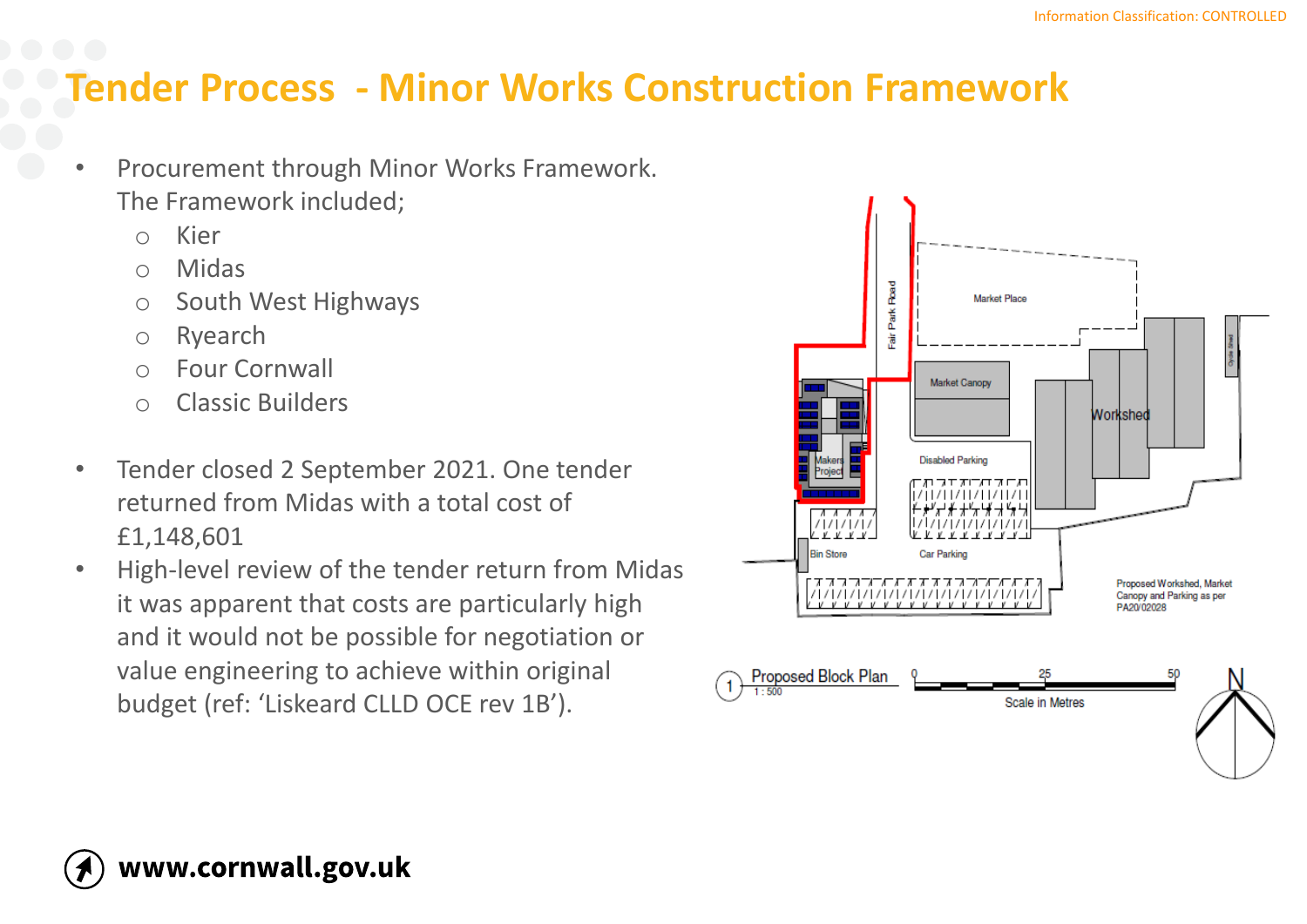### **Tender Process - Issues**

- **Construction market:** The construction market has been experiencing significant issues with supplies and workforce. Within the industry costs have risen sharply which has been experienced on other construction projects led by Cornwall Council.
- **Budget**: The funding secured for the construction works is insufficient to deliver the project. An informal quotation from Brady of £570k (although further analysis is required) has provided evidence for the need to allocate additional funds to deliver the capital works.
- **Resourcing:** Additional professional fees (MWJV) and client resources (Cornwall Council) would be required to deliver an open tender. This would be reduced slightly utilising the work completed for the framework. However, the tender would need to be re-written to be acceptable for the open market. The professional fees for production and issue of tender documents, management of tender, and tender evaluation would be approximately £10k. Cornwall Council Legal Service would be required to prepare a construction contract once the award has been made.
- **Timing:** A change to the procurement route will require internal Council approval which could take over a month to conclude and given the current budgetary pressures at the Council there is a risk that this approval may not see a positive outcome. To appoint a contractor could take over two months to complete. Overall, it is unlikely that a contractor can be appointed until Spring 2022 and project completion (with a delivery time of 6 months) may not be until autumn end of 2022.

### www.cornwall.gov.uk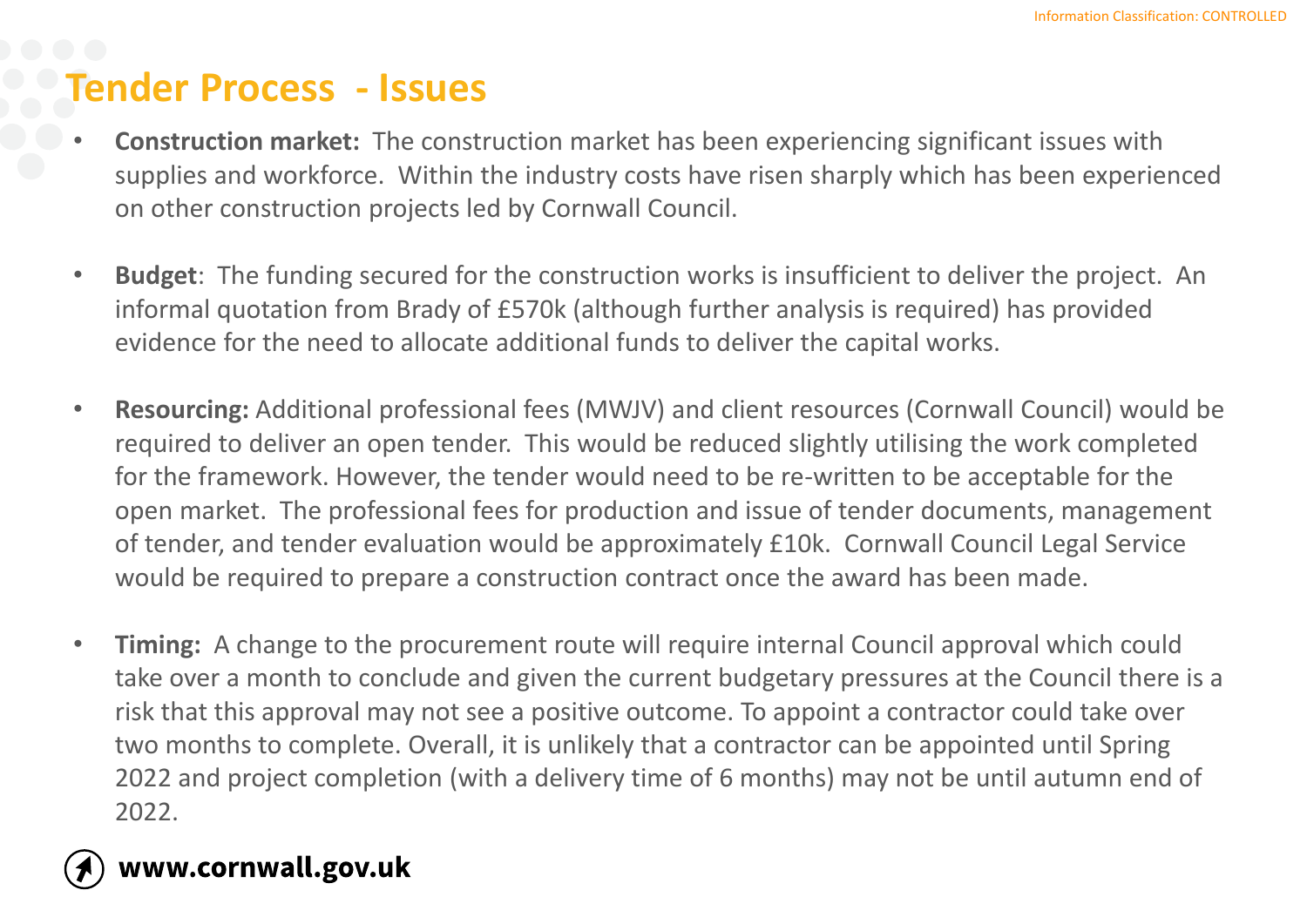## **Options Analysis**

- **1) Do Nothing**
	- Cease all activity on project

#### **2) Continue with procurement**

- I. Extension to Brady contract *(ruled out due to compliance concerns and impact on workspace project*)
- II. Internal Direct Award to Corserv *(ruled out due to capability and timescales not to de-similar to open tender)*
- III. Open tender
	- Led by Cornwall Council
	- Led by Liskeard Town Council





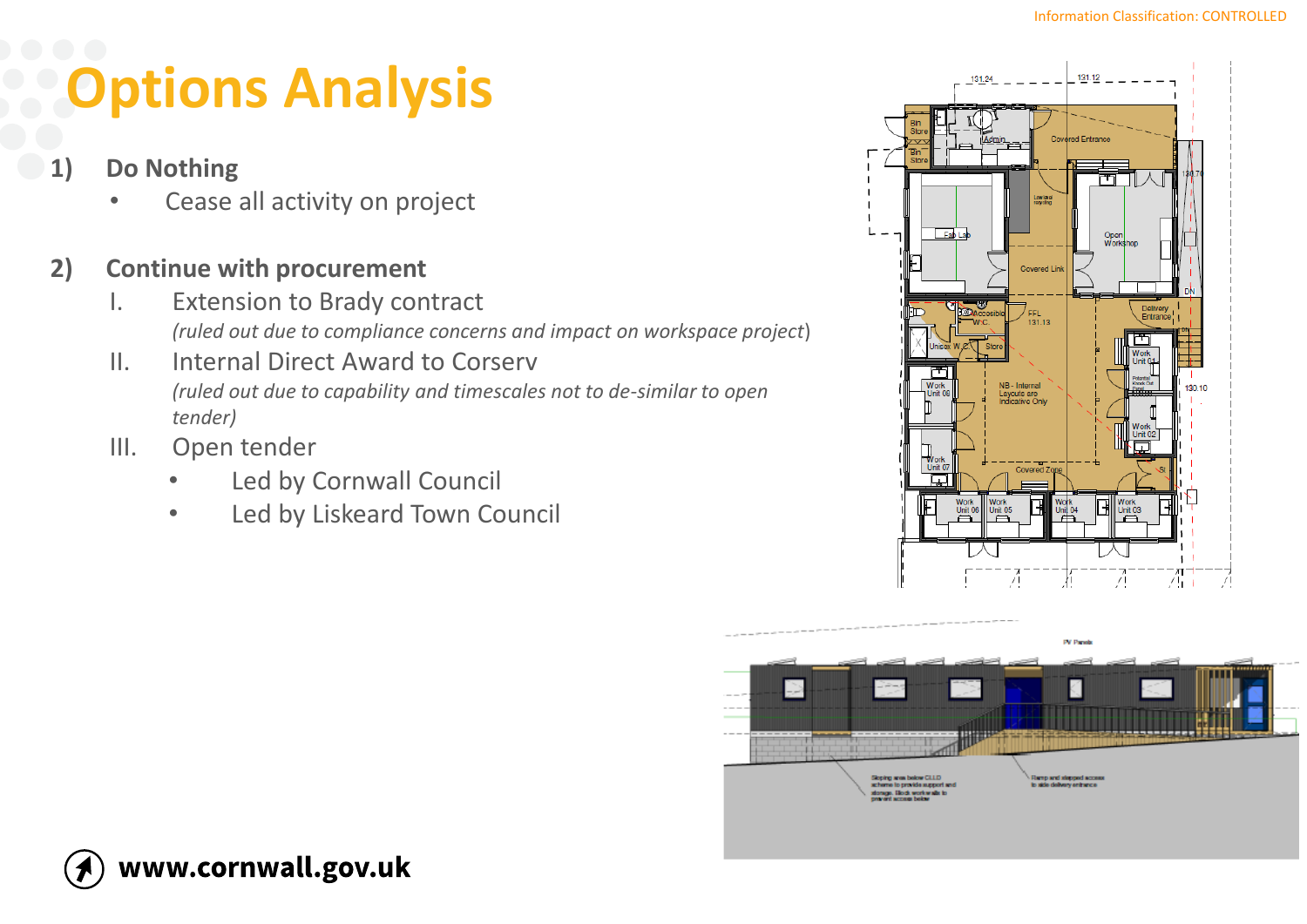## **Option 2 – Open Tender**

- **Cornwall Council Led:** 
	- $\triangleright$  Internal approval required to proceed
	- $\triangleright$  Confirmation of additional funding required
	- $\triangleright$  Professional support to be confirmed
	- $\triangleright$  Council resources to be confirmed

#### • **Liskeard Town Council Led**

- $\triangleright$  Take on full responsibility for delivery of project
- $\triangleright$  Novate professional team to Liskeard Town Council
- ➢ Liskeard Town Council take forward open tender
- $\triangleright$  Ownership of assets to be agreed
- ➢ Ground Lease to Liskeard Town Council from Cornwall Council

**With an open tender there is no certainty that a response will be received or whether it will be within budget.**